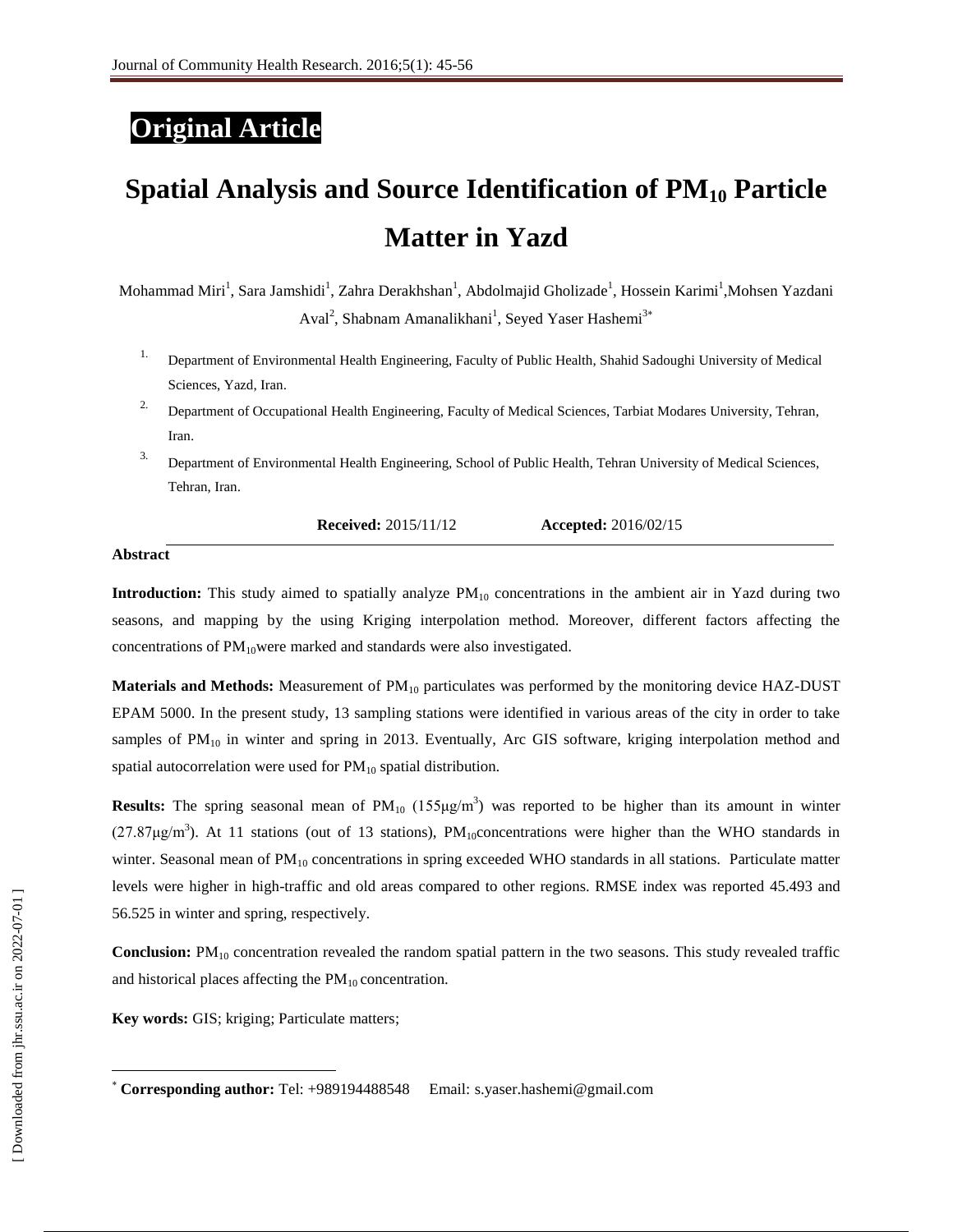#### **Introduction**

Regarding the cities expansion and population increase, every year, thousands of mortalities are fixed by the acute effects of air pollution. The major cause of this pollution can be excessive traffic and vehicles used in the industrial development, which can lead to increased consumption of fossil fuels and consequently, the impure air will be ascending. Despite the fact that the presence of very low concentrations of air pollutants within the standard ranges should not have adverse effects on human health, it can be harmful to the sensitive groups  $\left[1\right]$ . However, pollution due to fuel combustion process in the developed countries has significantly decreased during recent years and the new air pollutants have newly emerged as the greatest health concerns in the urban areas such as ozone,  $NO<sub>2</sub>$ , as well as changes in the distribution and size of particulate matters. Some of these particles are produced by the incomplete combustion of fossil fuels which can pollute the soil through precipitation after emitting into the atmosphere. On the other hand, environmental pollution caused by industrial activities, such as Petrochemical, Oil and similar industries occur in the soil  $^{[2]}$ . Epidemiological studies show that air pollution in cities in the past two decades has led to breathing problems, heart disease, chronic bronchitis and even mortality <sup>[3]</sup>. Results of different studies indicate biological mechanisms of pollutants that affect human health, have not been yet clearly identified, which are likely to be

the result of pollutants oxidation potential from two directions: the direct effects on the cellular components of the airways and the oxidation of the activated intracellular routes $^{[4]}$ . WHO's reports show that particulates smaller than 10 microns and  $SO<sub>2</sub>$  can cause respiratory and cardiovascular diseases such as asthma, bronchitis, heart attacks, lung function interference and even mortality, as mortality caused by particulate matters smaller than 10 microns in some cities in Europe consequently causes an increase of 6% in mortality <sup>[5]</sup>because of an increase in the concentration of 10 micrograms per cubic meter. Different methods have been introduced in order to estimate air pollution, among which integrating air pollution monitoring station data by spatial analysis methods can be mentioned<sup>[6]</sup>. Kriging model can be placed among the most commonly used methods of spatial analysis. This interpolation method is based on regression, which not only focuses on the distance between the measured points, but it also focuses on the correlation between the measured points  $[7, 8]$ . In a study conducted on air quality in Mashhad, Akbari et al.<sup>[7]</sup>, using IDW interpolation method based on the PSI index,proposed that the air quality was very unhealthy and dangerous in Spring 2008, and the unhealthy situation was generally reported in all the seasons. In the present study, particulate matters and carbon monoxide were used to determine the PSI index. In another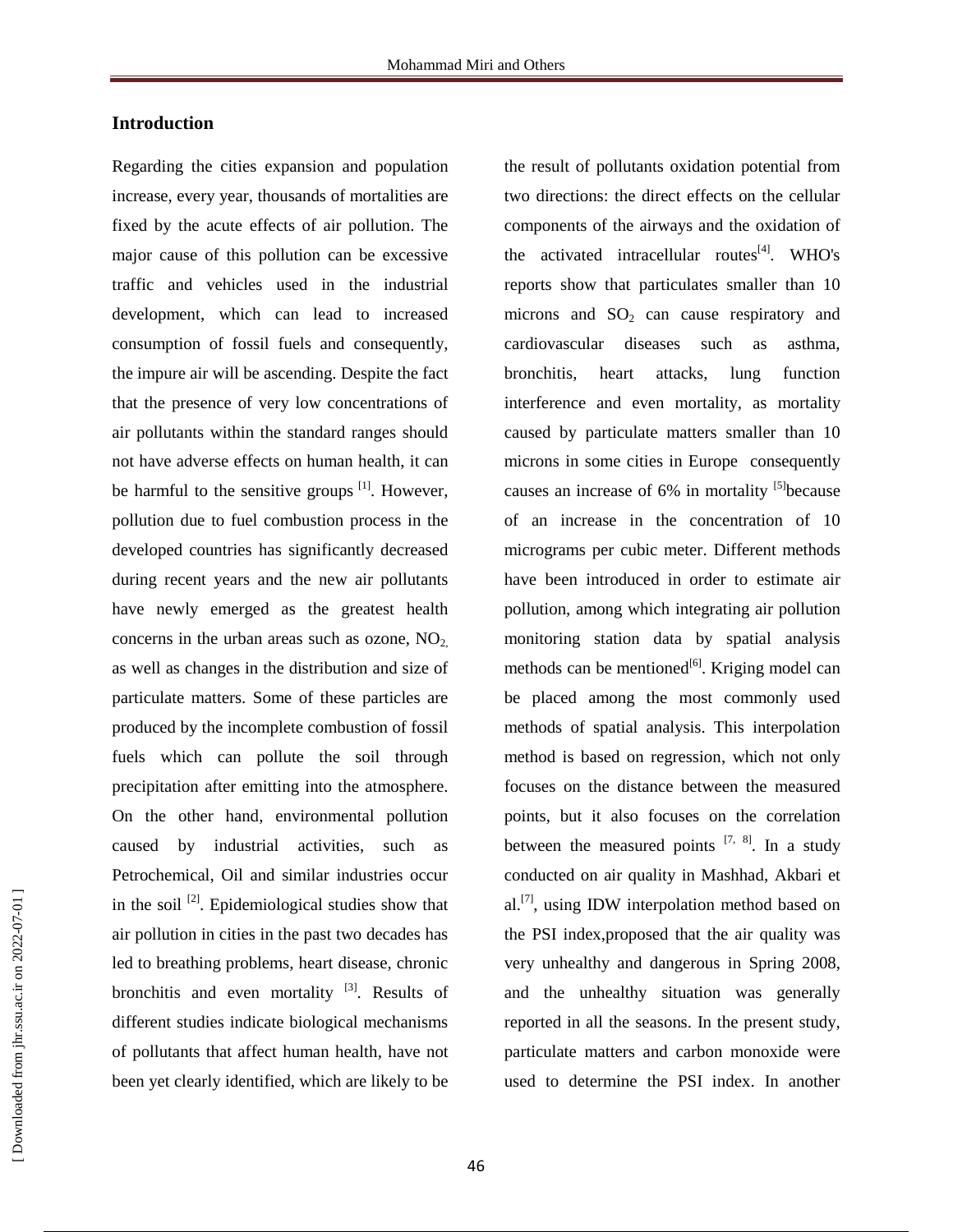study conducted by Jahanshiri in Mashhad in  $2008$ <sup>[9]</sup>, the concentration of carbon monoxide and particulate matters were reported higher than the other pollutants. In fact,This study was aimed to do a spatial analysis of  $PM_{10}$ concentrations in the ambient air of Yazd in the winter and spring and mapping via using Kriging interpolation method. Finally, different factors affecting the concentrations of  $PM_{10}$ have been marked and some standards have been investigated.

## **Materials and Methods**

#### **The Study Area**

Yazd is the most populous city as well as the political and administrative capital of Yazd province which is located at latitude of 54º and longitude of 31º in the center of Iran. The population in Yazd is 560,000, of which, 500,000 people live in the urban areas and the rural population is about 60,000. The climate is hot and dry with a desert situation and the annual rainfall is 50 mm. Figure 1 shows the area under investigation and the sampling points.



**Figure(1)** Study area and sampling location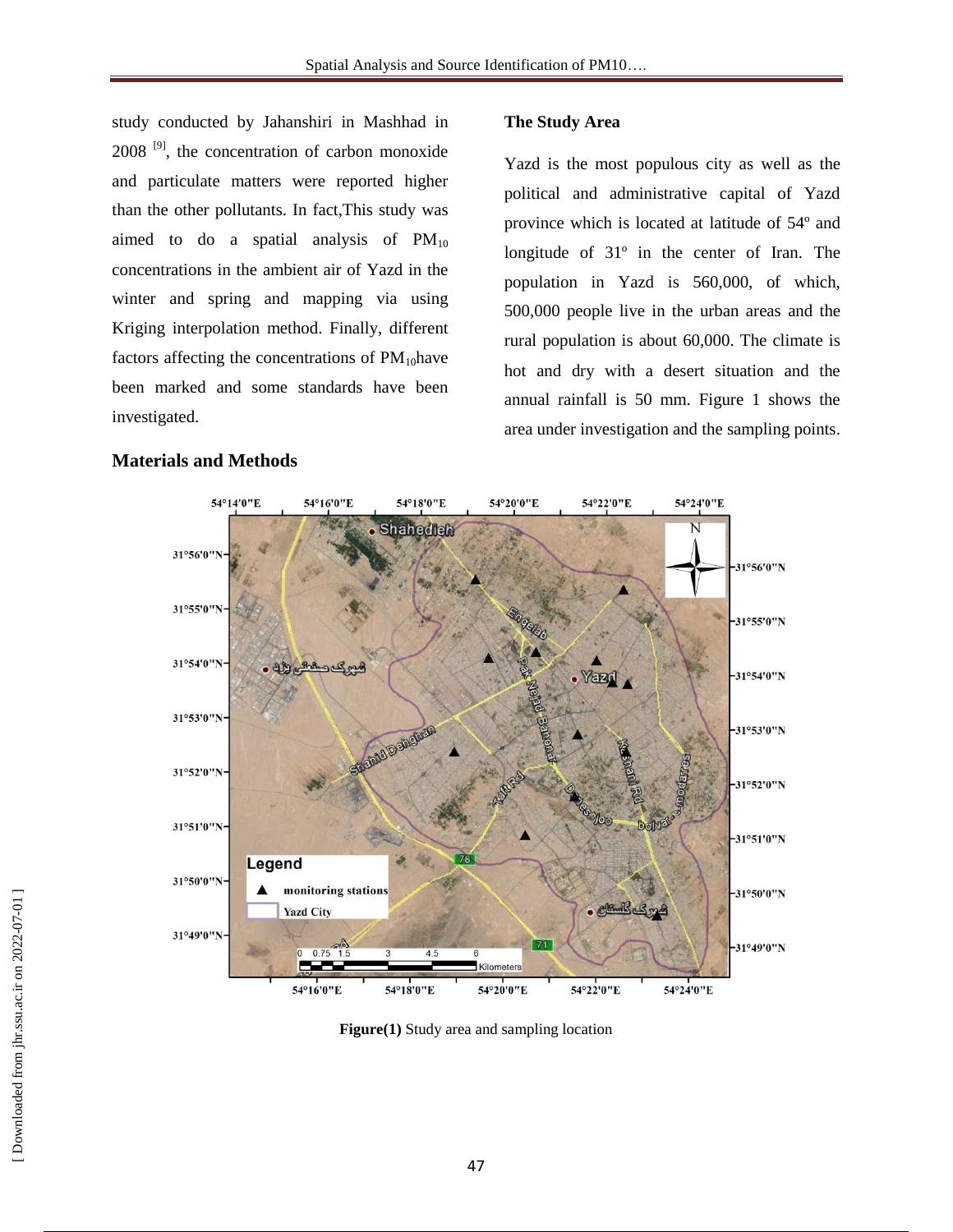#### **Data collection**

Measurement of  $PM_{10}$  was performed by the monitoring device HAZ-DUST EPAM 5000. This device has the capability to quickly respond and record the information related to harmful particles that can affect respiratory system. Regarding weight studies, according to EPA and TEOM, this device measured individual particles to measure the particulate separator with 47 mm filters, measured in two ways: light and weighting. Display of measured data and the ability to transfer information directly, graphic profiles of measured data and set up in less than 15 seconds can be named as the advantages of the device. The sampled air is passed through an optical sensor, and then the sampled air passes through a 7 mm weighted filter that installed exactly after the optimal sensor. The filter is designed according to EPA standards. Using the device is really simple, which can be quickly set up used to measure  $PM_1$ ,  $PM_{2.5}$ ,  $PM_{10}$ , and TSP. Thirteen sampling stations were selected done in the open air, according to EPA standards at a distance of 20 meters from the street and other sources of pollution at an elevation of 15 meters above the ground level. Sampling locations were selected based on proximity to the industrial areas, a low-traffic area, an area with continuous traffic, high traffic area and suburb. In the winter and spring of 2013, the samples were taken randomly for one week per month and finally the seasonal mean of  $PM_{10}$  was used in regard with modeling and spatial analysis.

**Spatial Analysis** 

To analyze spatial data related to the  $PM_{10}$ concentrationin the air, Yazd software Arc GIS 10.1 was used produced by ESRI Company. To assess the arrangement of PM10 concentration data in space, to see whether their distribution is arbitrary or not, and to show the correlation between points and spatial changeability of the studied phenomena (air quality), autocorrelation analysis (Moran's index) of the model was utilized.

#### **Kriging Method**

Kriging is an interpolation technique in which the surrounding measured values are weighted to derive a predicted value for an unmeasured location. The weights are based on the distance between the measured points, the prediction locations, and the overall spatial arrangement among the measured points. Kriging is regarded unique among the interpolation methods in that it provides an easy method for characterizing the variance, or the precision of predictions. As a matter of fact, it is based on the regionalized variable theory, which assumes that the spatial variation in the data being modeled is homogeneous across the surface. That is, the same pattern of variation can be observed at all locations on the surface  $[10]$ . In general, the success of this method in the interpolation of variables, totally depends on the chosen model with semivariogram experimental data. If the chosen model is not sufficiently accurate, interpolation results cannot be appropriate. In some cases, due to such reasons as lack of spatial harmonic general structure, low accuracy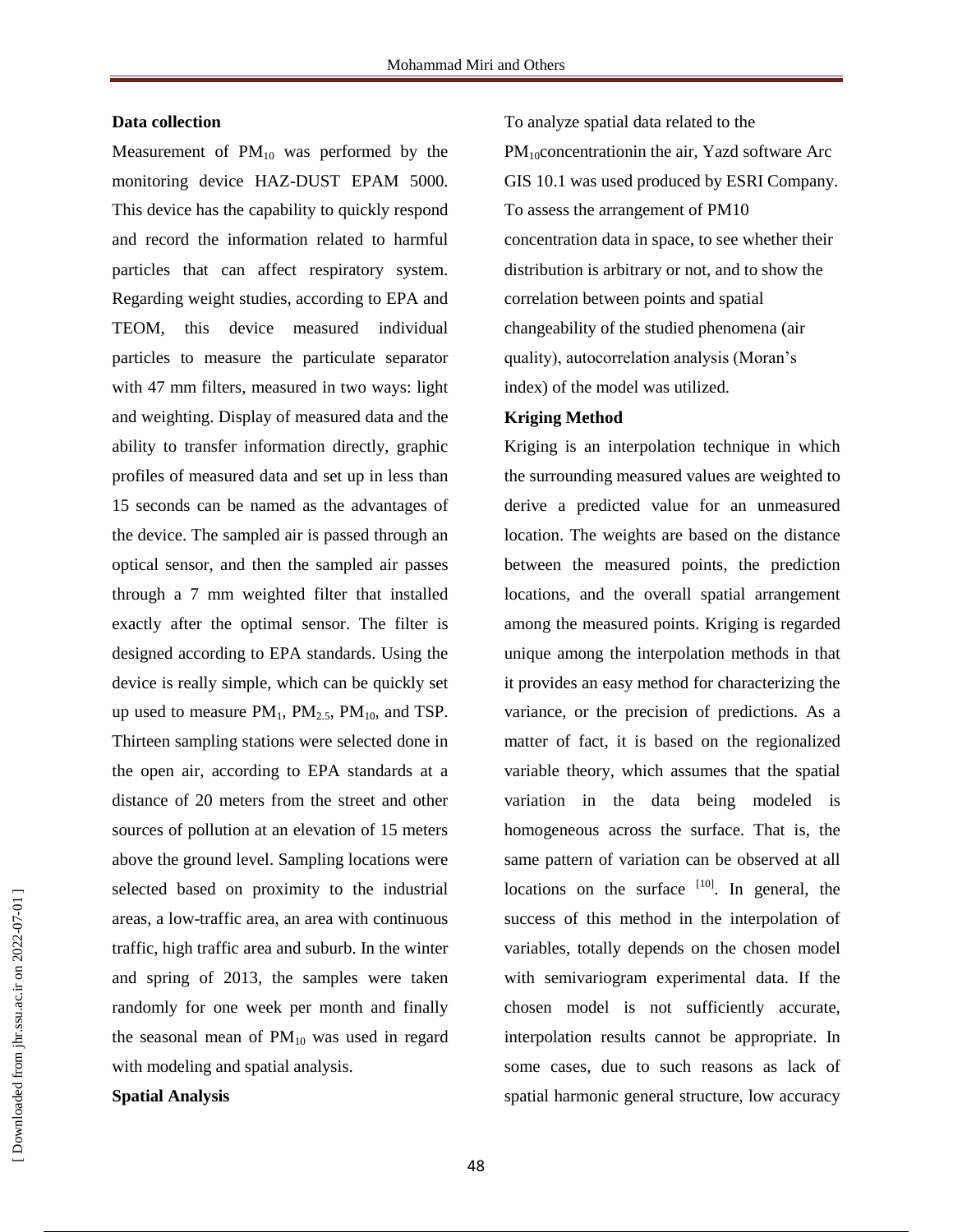of data and spatial heterogeneity of the data, the results of this approach are not sufficiently accurate. To investigate the changes in the spatial and temporal concentration of  $PM_{10}$  in the air of Yazd, ordinary kriging method was used, which uses spatial correlation phenomena structure for estimating spatial distribution. The ordinary kriging method can be considered in regard with interpolation of each point in the specified range of points. It should be noted that coordinates of the points are sampled in the UTM system. General equation is as follows:

(1)  $Z * (xi) = \sum_{i=1}^{n} \lambda i z(xi)$ 

Where  $Z^*(x)$  is grade estimation,  $i\lambda$  is weight or importance relative units of i and z (xi) is the value of measured variable.

### **Evaluating the Correctness of Used Model and Variogram**

Model validation was performed using the following evaluation criteria (11): (2) RMSE =  $\frac{1}{2}$  $\frac{1}{n} \sum_{i=1}^{n} (q_i - q_i)$ 

(3) % RMSE = 
$$
\left(\frac{\text{RMSE}}{\mu}\right) \times 100
$$

Where *n* is the number of data, *qi* is the measured value, *qˆi* is the value predicted by the model and  $\mu$  is the mean of each factor being measured. The RMSE (Root Mean Square Error) can be applied in optimal estimation or in a case where both the estimated and measured values are equal to zero. The smaller the RMSE, the safer the predictive interpolation method will be. Since RMSE is sensitive to outlier data, RMSE% can be used. Acceptable RMSE% is 40 and RMSE% higher than 70% is a sign of uncertainty in estimating the large variations between the estimated and measured values (12).

#### **Results**

#### **PM<sup>10</sup> Concentration**

A statistical summary of the sampling sites in Yazd is given in Table 1. Based on the information given in this Table,  $PM_{10}$  seasonal average concentration in spring (155μg/m3) is more than its amount in winter (27.87μg/m3). The maximum concentration of pollutants was observed at the Station No. 9  $(297 \mu g/m^3)$  in the spring, whereas the lowest concentration of  $PM_{10}$  was at the Station No. 3 in winter (μg/ m35. 8).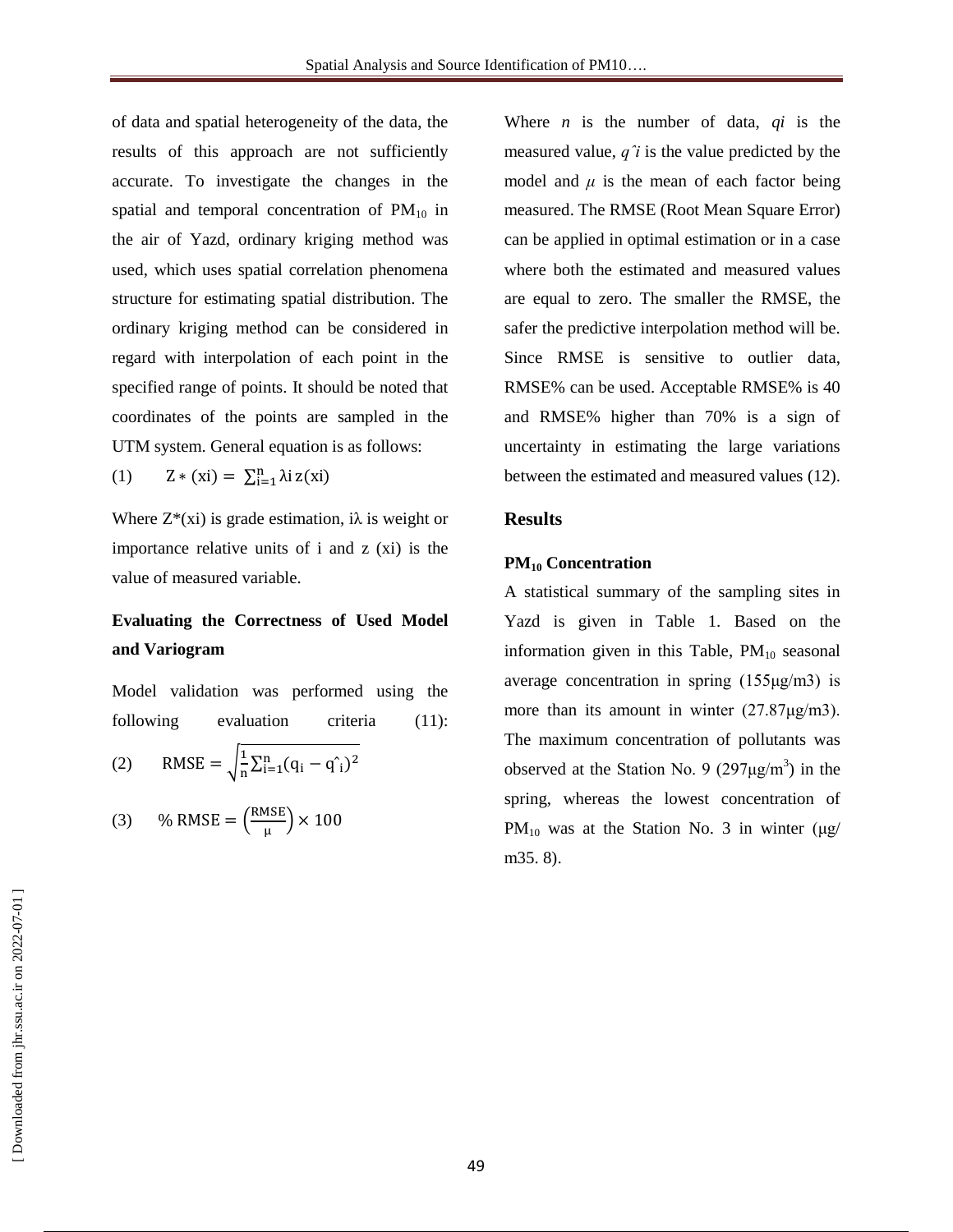| Number of<br>sampling stations | Name of sampling<br>stations | Zone of sampling   | $PM_{10}$ Conc $\mu g/m^3$<br>(Winter) | PM <sub>10</sub> Conc $\mu g/m^3$<br>(Spring) |
|--------------------------------|------------------------------|--------------------|----------------------------------------|-----------------------------------------------|
| $\mathbf{1}$                   | Jomhouri Blvd                | Industrial         | 71.5                                   | 57                                            |
| 2                              | Azad shahr                   | Industrial         | 91                                     | 163.5                                         |
| 3                              | Navab Blvd                   | Suburb             | 8.5                                    | 83                                            |
| 4                              | Motahari                     | Suburb             | 10                                     | 104                                           |
| 5                              | Golesorkh                    | Suburb             | 190                                    | 240.5                                         |
| 6                              | Imam St                      | Traffic jams       | 243                                    | 242                                           |
| 7                              | Taleghani Blvd               | Traffic jams       | 21                                     | 122                                           |
| 8                              | Ta'avon                      | Traffic jams       | 24                                     | 120                                           |
| 9                              | Mahdi St                     | Continuous traffic | 176                                    | 297                                           |
| 10                             | Kashani                      | Continuous traffic | 71.5                                   | 146                                           |
| 11                             | Imam shahr                   | Continuous traffic | 31                                     | 125                                           |
| 12                             | Razmandegan                  | Low traffic        | 148                                    | 216                                           |
| 13                             | Dashti Blvd                  | Low traffic        | 49                                     | 99                                            |
|                                | Mean                         |                    | 87.27                                  | 155                                           |
|                                | Minimum                      |                    | 8.5                                    | 57                                            |
|                                | Maximum                      |                    | 243                                    | 297                                           |

Table 1: Summary statistics for PM<sub>10</sub> air sampling stations in Yazd

#### **Spatial Distribution**

Various semivariograms, two logarithmic methods and Box-Cox were used to normalize the data through spatial analysis and  $PM_{10}$ mapping via kriging method. Finally, based on the lowest RMSE, hole-effect semivariogram was applied for the data related to the winter (figure 2) and K-Bessel semivariogram along with Box-Cox normalization method was used for the data related to the spring (figure 3). Figures 4 and 5 demonstrate mapping of PM10 concentrations in winter and spring,

respectively. Due to the ring road along the northwest to the southwest as well as the presence of industrial estates the city has a higher concentration of particulate matters in West and South West in winter. In spring, in addition to the West and South West, Eastern region also has high concentrations of  $PM_{10}$ pollutants. Northeast (sampling stations 5, 6 and 9) is located in the historical context that can raise the amount of pollution in this area in addition to a heavy traffic at Imam Street (Station 6).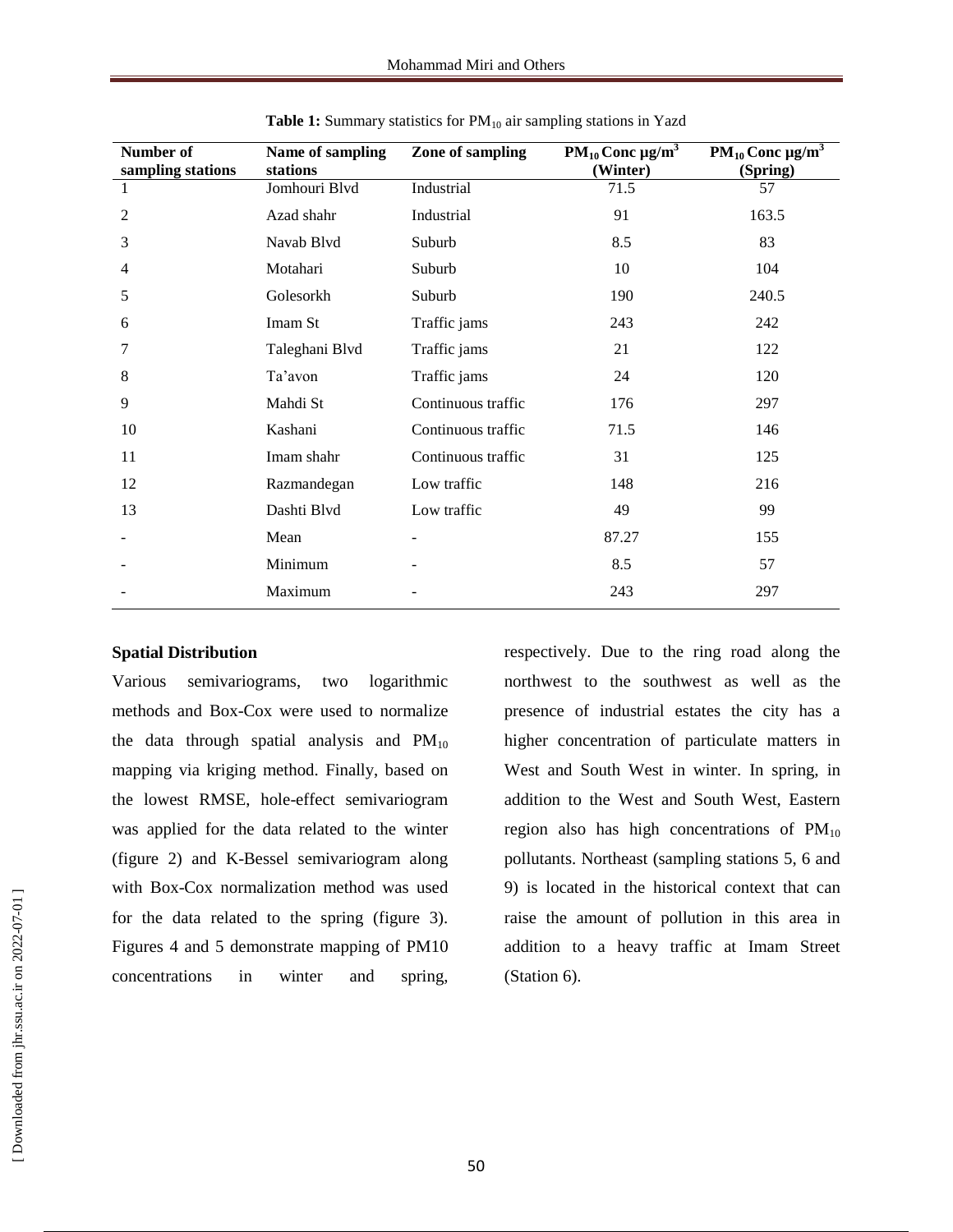

Figure (2) Hole-effect semivariogram for mapping PM<sub>10</sub> concentration in the winter



**Figure (3)** K-Bessel semivariogram for mapping  $PM_{10}$  concentration in the spring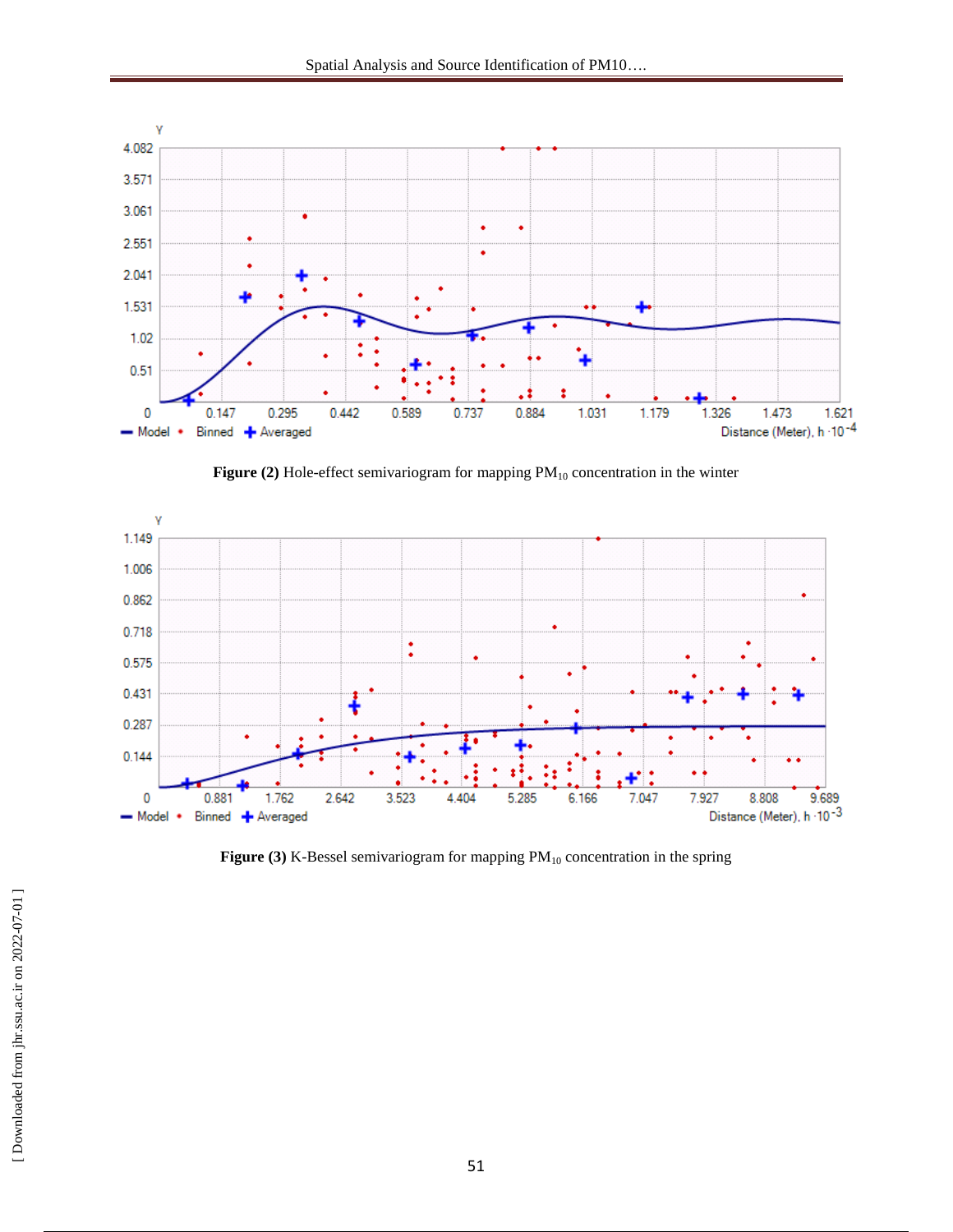

Figure (4). The mapping of PM<sub>10</sub> concentrations via kriging method in winter



**Figure (5).** The mapping of PM<sub>10</sub> concentrations via kriging method in spring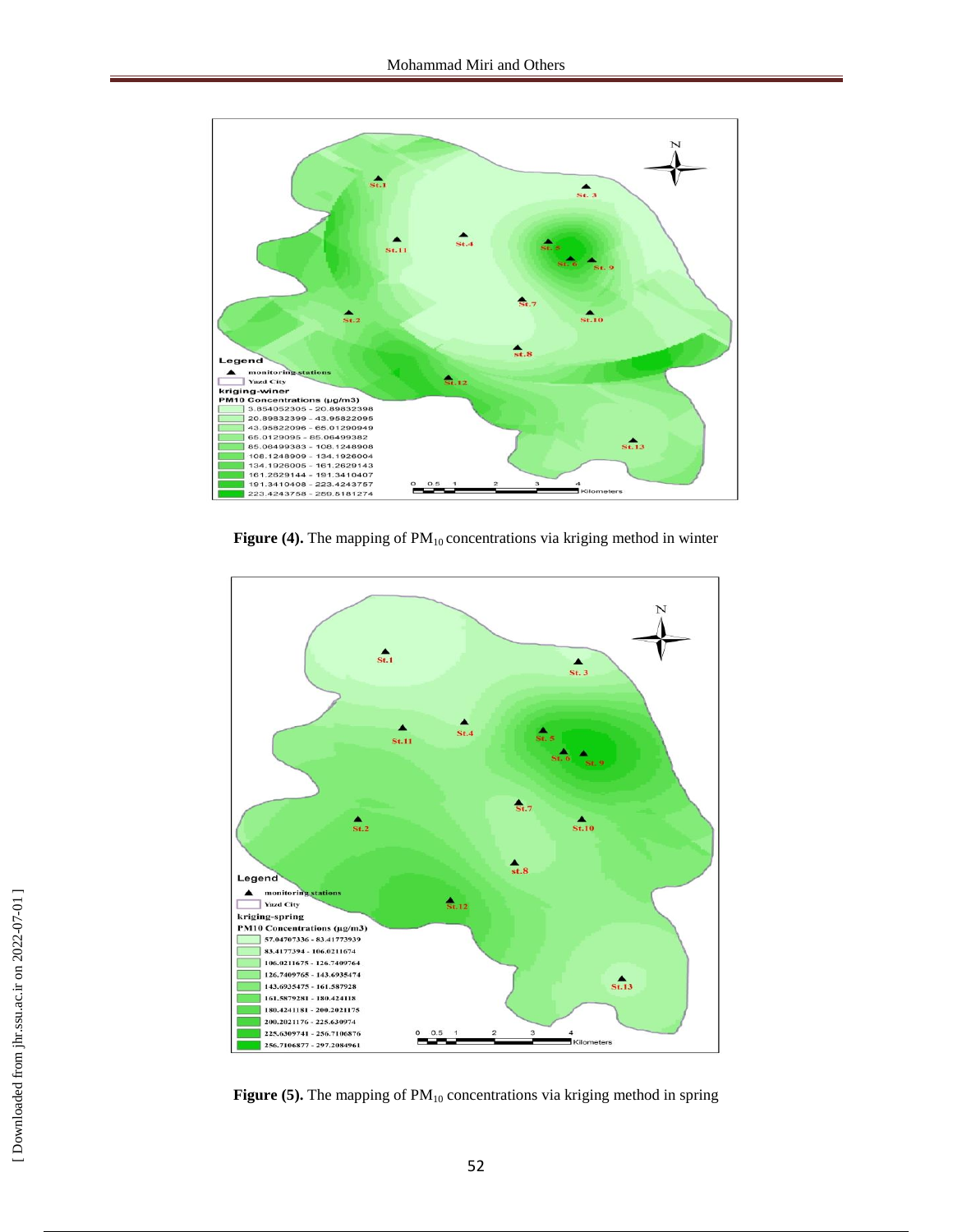To study the efficiency of Kriging model for zoning  $PM_{10}$  in Yazd, two RMSE and RMSE% indicators were also applied. RMSE values in winter and spring were reported 45.493 and 56.525, respectively. Due to lower data means in sampling sites and the absence of outliers, RMSE values seem to be smaller in the winter. RMSE% values were 52% in the winter and 36% in the spring that indicates an average efficiency of the kriging model with respect to zoning the particulate matter in winter and spring . The nugget to sill ratio was equal to zero for the two seasons.

#### **Spatial Autocorrelations**

In the present study, Moran's correlation was utilized. This factor demonstrates that the spatial pattern of the data is cluster-like, disperse, and/or random (See Table 2). Based on this statistical test,  $PM_{10}$  was concluded to have a random spatial pattern in winter and summer. Figures 6 and 7 illustrate the graphical Z value range for dispersed (z-score  $\langle$  -1.65), random  $(-1.65-score  $\lt$  1.65), and clustered (z-score$ >1.65) spatial distribution patterns in winter and spring, respectively. Hence, the main source of  $PM_{10}$  concentration in Yazd seems to be mobile sources. On the other hand, the exhaust emissions might be taken into consideration as the main sources.

| <b>Table 2:</b> Spatial autocorrelation (Moran's index) of $PM_{10}$ concentration in Yazd |  |  |  |
|--------------------------------------------------------------------------------------------|--|--|--|
|--------------------------------------------------------------------------------------------|--|--|--|





**Figure (6)** Spatial distribution pattern of  $PM_{10}$  concentration in winter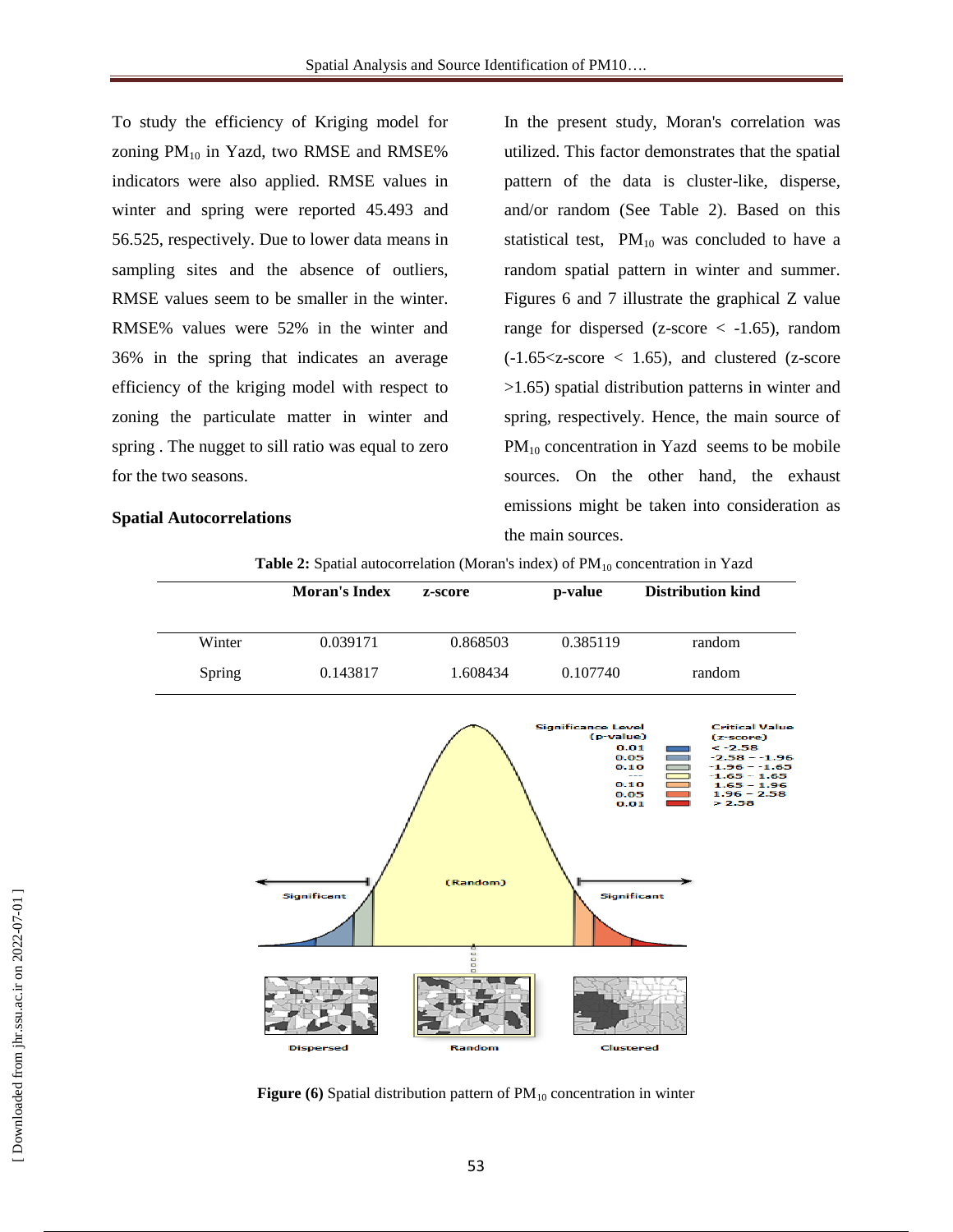![](_page_9_Figure_1.jpeg)

**Figure (7)** Spatial distribution pattern of  $PM_{10}$  concentration in spring

#### **Discussion**

Spatial analysis and  $PM_{10}$ concentration were studied in winter, in 2013 and in spring in 2014 in Yazd. The study samples were taken from different parts of the city and eventually, zoning was done using Kriging interpolation method. The mean concentration of  $PM_{10}$  in the spring was more than its concentration in the winter. Moreover, contaminant concentrations in the areas with heavy traffic and in the historical context of the city, as well as the areas close to the ring road, were held to be higher than the amounts in other areas.  $PM_{10}$  concentrations were higher than the WHO standards  $(20\mu g/m^3)$  $^{[13]}$  in winter at 11 stations out of 13 stations. Seasonal mean of concentrations in spring were exceeding WHO standards in all the stations. At station No.9, the concentration was 14.8 times

higher than WHO standards in the spring. Shahsavani et al.  $[14]$  analyzed the dust input of the Khoozestan province and realized that the particulate concentration in dusty days increased to 16.5 times more than the standard level in Ahvaz. Hoseinzade et al.  $(2013)$ <sup>[15]</sup> in a study in Hamedan, reported that the mean concentrations of the total suspended particles (TSP),  $PM_{10}$  and  $PM<sub>2.5</sub>$  were 16, 7.72 and 4.7 times greater than the World Health Organization (WHO) air quality standard, respectively. Naddafi et al.<sup>[16]</sup>, in a study conducted on the particulate matters in Yazd in 2007, proposed that the concentration of particulates in spring is higher than other seasons of the year that is in accordance with the findings of present study. Jamshidi et al. <sup>[17]</sup> in a study in 2005 also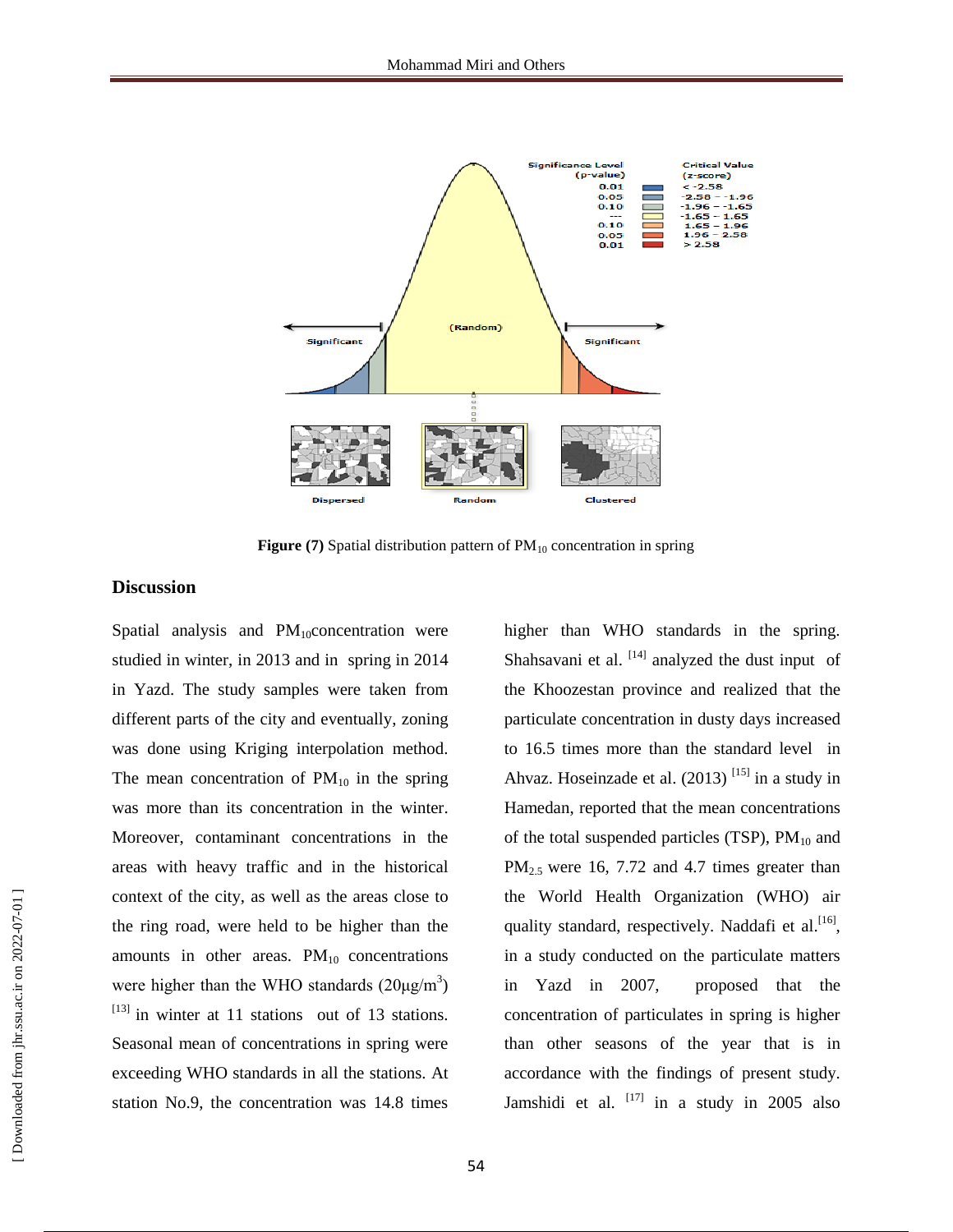reported that the amount of particulate matter in February and April was reported to be higher than the amounts in the other months of the year. Due to %RMSE, Kringing model had a good performance in zoning  $PM_{10}$  in the ambient air. Several studies have revealed that Kringing model has a better performance in air pollution zoning compared to other interpolation methods. It has been demonstrated in a study conducted by Noorpour et al. [18] in Tehran, the spatial and temporal variations of sulfur dioxide, nitrogen dioxide and particulate matter were determined via applying GIS techniques. It is worth mentioning that capability of the ordinary kriging model among different models is much higher than other methods which is used for zoning the air pollution at the conditions where spherical semivaroigram with an RMSE of 17.47 is applied. In a study by Berman et al.  $[19]$ , to evaluate different models of spatial analysis for zoning the concentration of ozone in America,  $R<sup>2</sup>$  and RMSE for the IDW and kriging model were 0.74, 8.163 and 0.79, 6.983, respectively. This study also showed a higher efficiency of Kriging model than IDW method in zoning the air pollution.

#### **Conclusion**

The present study demonstrated that traffic and location factors had a significant impact on the amount of particulate matters in the air. Areas with heavy traffic and the ones close to the main streets, as well as historic areas with mud can be influential in the increase of particles concentrations. It was also revealed that the concentration of particles in both winter and spring is higher than the WHO standards. As a result, in order to prevent the adverse effects of these pollutants on the inhabitants of the city, necessary arrangements such as developing the public transportation, replacing the old cars, increasing green areas, restoring historical context and giving health recommendations to people, should be taken into consideration especially on the days with high pollution.

#### **Acknowledgements**

The authors are pleased to express their sincerely gratitude to the laboratories at the School of Public Health in Shahid Sadoughi University of Medical Sciences of Yazd and all those who did not withhold their generous assistance to this research.

#### **References**

- 1. De Meij A, Thunis P, Bessagnet B, et al. The sensitivity of the CHIMERE model to emissions reduction scenarios on air quality in Northern Italy. Atmospheric Environment. 2009;43(11):1897-907.
- 2. Downs SH, Schindler C, Liu L-JS, et al. Reduced exposure to PM10 and attenuated age-related decline in lung function. New England Journal of Medicine. 2007;357(23):2338-47.
- 3. Fattore E, Paiano V, Borgini A, et al. Human health risk in relation to air quality in two municipalities in an industrialized area of Northern Italy. Environmental research. 2011;111(8):1321-7.